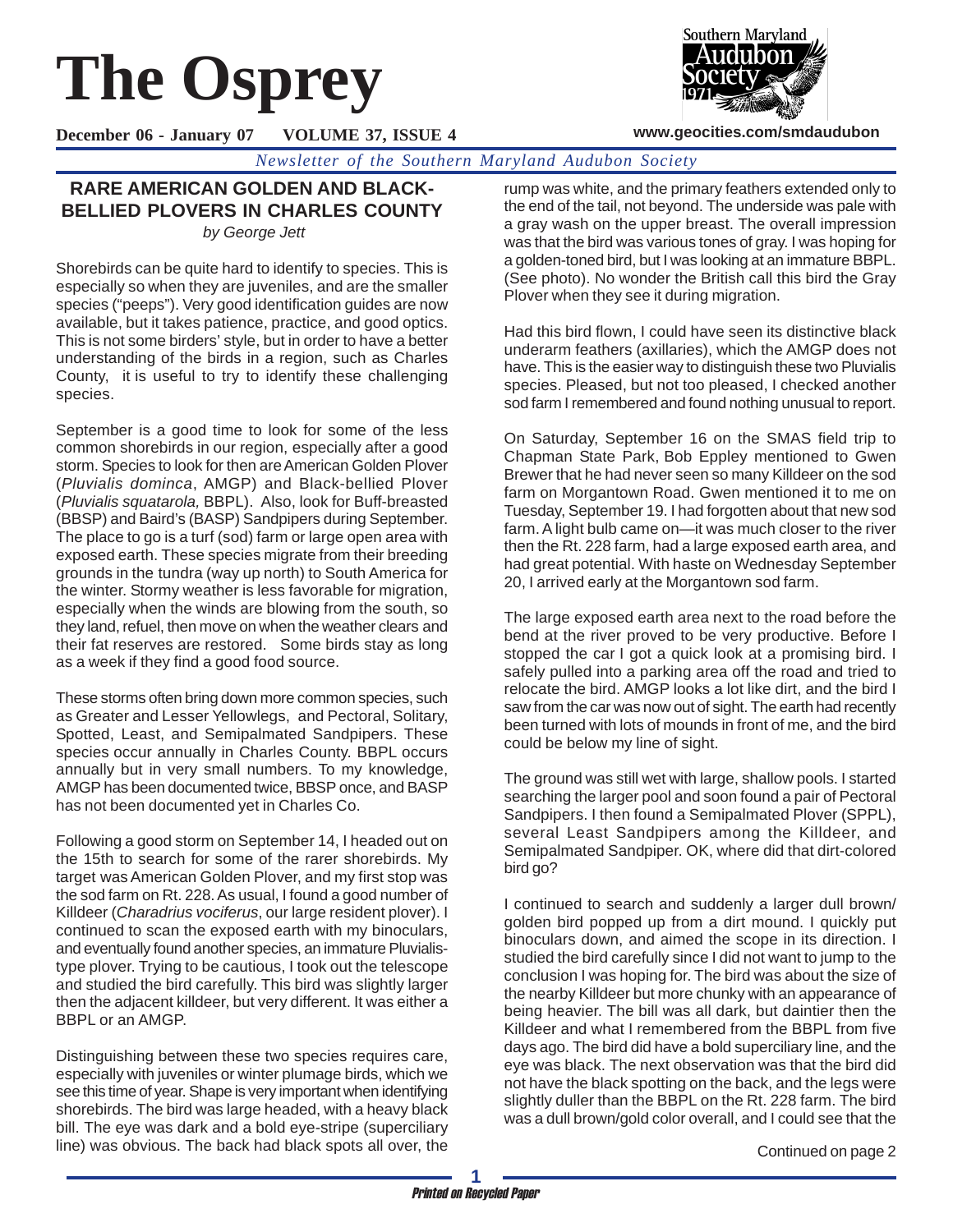rump was not white. The bird flew once to elude the tractor that was disking the earth and could see no black axillaries, although the view was a quick one.

Finally, I had found an AMGP in Charles. I photographed the bird, albeit from afar to document the third county record. Using the weather and knowing the likely occurrence of species in our region can help you find rare species. I'm waiting for that next storm! Good Birding.



Photo of immature Black-bellied Plover, September 15, by George Jett.

## **IMPORTANT BIRD AREAS PROGRAM NEWS**

*by David Curson*

During the spring and summer of 2006 Audubon Maryland-DC held dedication ceremonies for two Important Bird Areas. National Audubon Society is a partner with Birdlife International working to identify a network of sites designated Important Bird Areas that provide a critical network of habitats for birds. By working to identify those places that are essential to birds during some part of their life cycle (breeding, wintering, feeding, migrating) we hope to minimize the effects that loss and degradation of habitat have on bird populations. Audubon Maryland-DC organizes these efforts in Maryland.

Fort Smallwood Park Important Bird Area was dedicated on March 31 in honor of its statewide significance for the springtime migration of raptors. The ceremony was part of an event to celebrate the reopening of Fort Smallwood Park after ownership was transferred from Baltimore City to Anne Arundel County. David Curson, Director of Bird Conservation for Audubon Maryland-DC, made presentations to Mayor Martin O' Malley of Baltimore, Anne Arundel County Executive Janet Owens and Sue Ricciardi, coordinator of the Fort Smallwood hawk watch.

Fort Smallwood Park is one of the prime raptor migration sites in the mid-Atlantic region during the northward spring migration due to its location on a north-pointing promontory on the western shore of the Chesapeake Bay at the mouth of the Patapsco River. This geographical feature has the effect of funneling the migrating hawks into a "bottleneck" at Rock Point before they cross the river to Baltimore County. Most other Eastern hawk watch sites are situated on inland ridges and record relatively small numbers during spring*.* At Fort Smallwood the average total spring count is 11,000 raptors, consisting mostly of Turkey Vulture, Sharp-shinned Hawk, and Broad-winged Hawk. Seven other species, including Bald Eagle and Osprey pass by in numbers of between 100 and 1,000 each spring.

On June 10, a ceremony was held for Parkers Creek IBA in Calvert County, during the American Chestnut Land Trust's (ACLT) Family Day festivities. The ACLT has worked closely with Maryland DNR to protect and manage the forests of the Parkers Creek watershed, the last undeveloped watershed on the western shore of the Chesapeake Bay. Parkers Creek supports an unusually diverse bird community of forest-interior species and significant populations of several declining migratory birds. Bird surveys conducted by Leslie Starr during the nesting season have found no less than 19 species of Forest-Interior Dwelling Species, a group of birds that require large blocks of forest habitat and are thus particularly at risk from the current wave of land development in the mid-Atlantic region. Three of these species, Kentucky Warbler, Worm-eating Warbler, and Wood Thrush, are on the Audubon Watch List, which highlights birds with nationally declining populations. Forest management by ACLT emphasizes control of deer numbers. The resulting lush undergrowth, combined with a network of well-maintained trails make Parkers Creek an excellent site for observing Kentucky and Hooded Warblers.

You can learn more about the Maryland-DC Important Bird Areas Program at website at http://www.audubonmddc.org/ SciCon\_IBAs.html or by contacting Audubon MD-DC's Director of Bird Conservation, David Curson, at: Audubon MD-DC, 2437 Eastern Avenue, Baltimore, MD 21224, Tel: (410) 558 2473, e-mail dcurson@audubon.org.



Photo caption: *Sue Ricciardi receives an IBA plaque from Audubon Maryland-DC's David Curson on behalf of the Fort Smallwood hawkwatchers. Photo: George Jett.*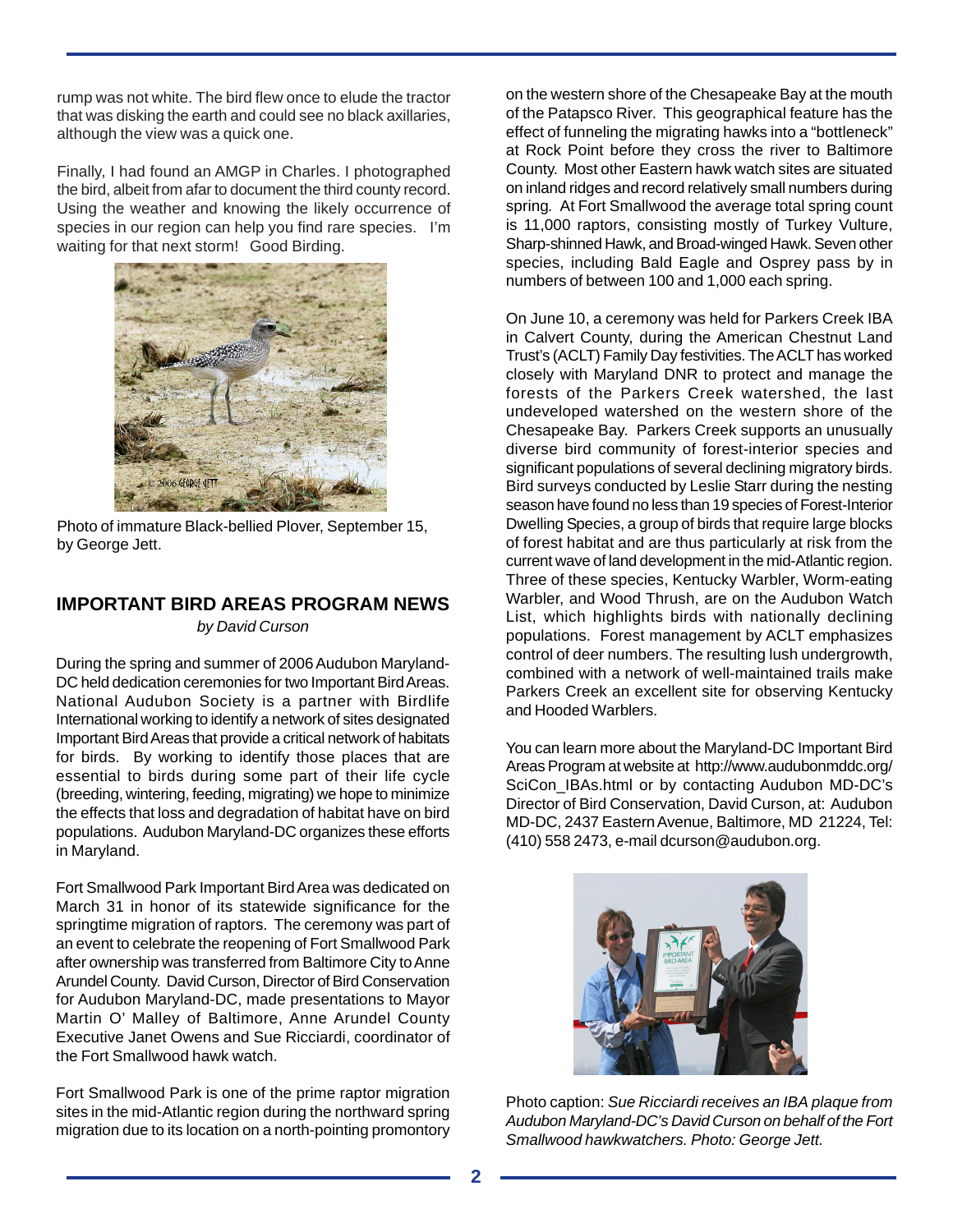### **REPORTS FROM THE FIELD**

#### **Hard Bargain Farm/Piscataway Park, October 15, by Chris Ordiway**

The trip to Hard Bargain Farm/Piscataway Park over the weekend went very well. We were a small group of new and familiar faces and had a nice time wandering the habitats the Farm offers. Other than a cool morning (especially in the shade!) we had a perfect fall day for 'Changing Seasons' birds. The best bird of the day was certainly the American Pipits found mingling with Killdeer in a recently turned field. We also ended up with Yellow-Rumped and Palm warblers as well as a good selection of early season waterfowl. Our official list for the day follows: (56 species)

Carolina Wren, Blue Jay, House Sparrow, Canada Goose, Pileated Woodpecker, Downy Woodpecker, Red-Bellied Woodpecker, Eastern Bluebird, Northern Mockingbird, Chipping Sparrow, European Starling, American Crow, Eastern Phoebe, Red-Shouldered Hawk, Mourning Dove, Rock Dove, Great Blue Heron, American Goldfinch, White-Breasted Nuthatch, White-Throated Sparrow, Tufted Titmouse, Red-Headed Woodpecker, Belted Kingfisher, Song Sparrow, Eastern Towhee, Cedar Waxwings, American Robin, Northern Cardinal, Carolina Chickadee, House Finch, Yellow-Rumped Warbler, Ruby-Crowned Kinglet, Palm Warbler, Killdeer, Tree Swallow, American Pipit, Pied-Billed Grebe, Yellow-Bellied Sapsucker, Ring-Billed Gull, Ring-Necked Duck, Bald Eagle (immature & adult), Turkey Vulture, Mallard, Double-Crested Cormorant, Royal Tern

Continued on page 4

## **VOLUNTEERS NEEDED TO WRAP GIFTS AT WILD BIRD CENTER**

Lee & Dee Duer, owners of the Wild Bird Center in Waldorf, again will host the SMAS gift wrapping fundraiser. The Duers are extremely generous to the SMAS Camp Scholarship Fund and donated \$500 at the annual meeting. All the wrapping material is bought  $\frac{1}{2}$ by the Duers and SMAS volunteers wrap gifts.

We need volunteers to wrap gifts for these dates:

December 10 - 22 weekdays from 10 a.m. to 9 p.m. Sunday December 10 from 10 a.m. to 5 p.m. Sunday December 17 from 10 a.m. to 9 p.m. Sunday December 24 from 10 a.m. to 5 p.m.

To volunteer to help, contact Millie Kriemelmeyer, 301-372-8766, milliek@radix.net. Volunteers are especially needed for the evening hours.



## **FOSTER PARENTS NEEDED**



**Southern Maryland Audubon Society sponsors the banding of nestling birds of prey, or raptors, with serially numbered aluminum bands in cooperation with the Bird Banding Laboratory of the U. S. Department of the Interior, as part of our bird research and conservation activities in Southern Maryland. Limited numbers of Osprey and Barn**

**Owl nestlings become available each year for adoption. The gift of \$10 for an Osprey adoption, or of \$25 for a Barn Owl adoption, contributes to a special fund for the support of raptor research and raptor conservation projects. The foster parent receives:**

- A certificate of adoption with the number of the U. S. Department of the Interior band, and the location and date of the banding.
- Information on the ecology and migration patterns of the species, photo of a fledgling, and any other information on whereabouts or fate of the bird that may be available.

Interested? Here's how to become a foster parent of an Osprey or a Barn Owl. Send \$10.00 for each Osprey, or \$25 for each Barn Owl to:

**Southern Maryland Audubon Society ATTN: Adoption Program 11350 Budds Creek Rd. Charlotte Hall, Maryland 20622**



| <b>ADOPT A RAPTOR</b>                                                       |  |
|-----------------------------------------------------------------------------|--|
| Name:                                                                       |  |
| Address:                                                                    |  |
|                                                                             |  |
|                                                                             |  |
| I wish to adopt (check one):                                                |  |
| ____ (number of) Osprey, \$10.00 each<br>(number of) Barn Owl, \$25.00 each |  |
| <b>Amount Enclosed:</b>                                                     |  |
| (Make checks payable to:<br><b>Southern Maryland Audubon Society)</b>       |  |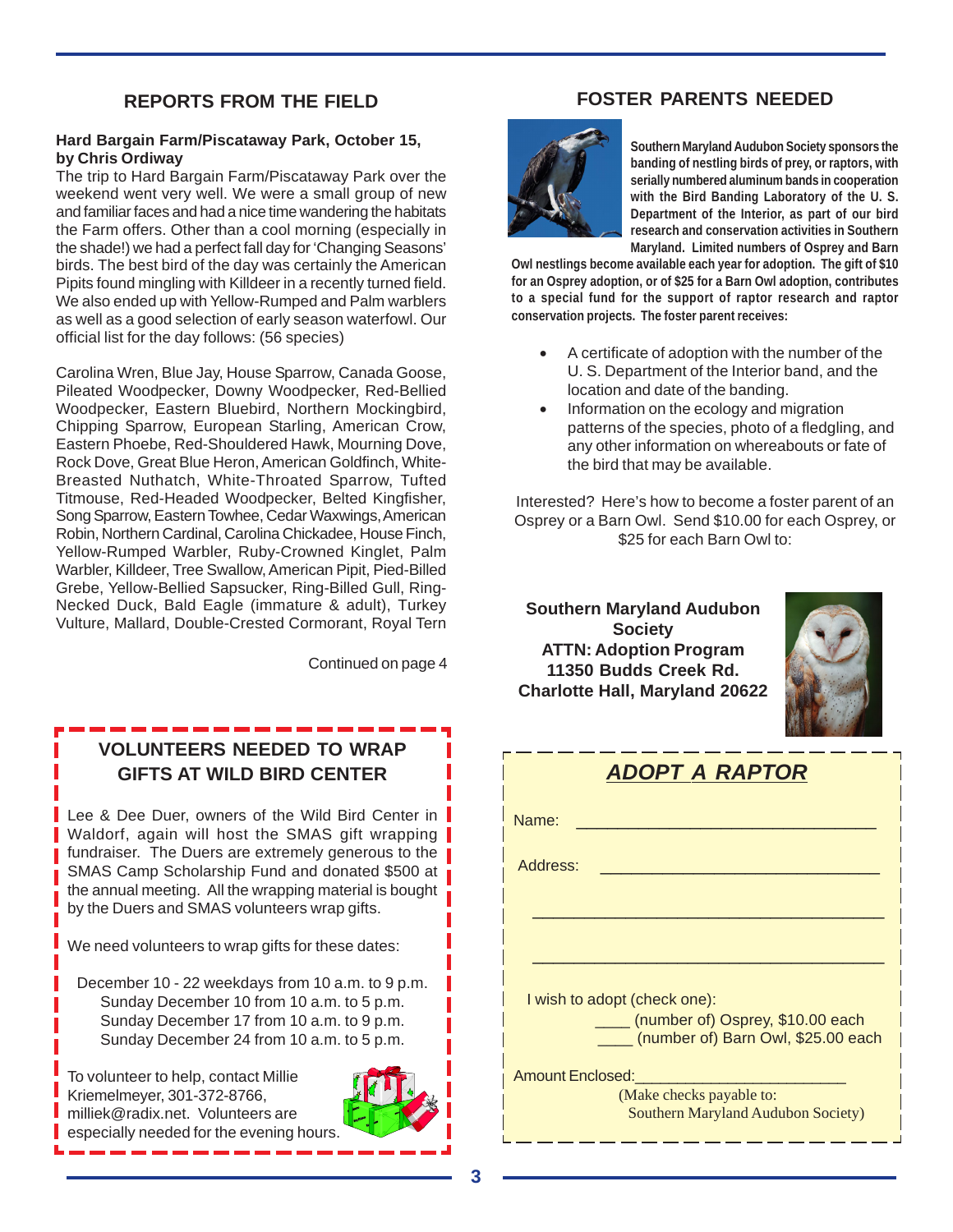(immature & adult), Ruddy Duck, American Coot, Gadwall, Blue-Winged Teal, Tern sp (Common or Forsters, we couldn't decide), Rough-Winged Swallow, American Wigeon, Red-Winged Blackbird, Laughing Gull, Great Egret.

#### **Myrtle Point Park: Part I, Saturday, October 21, by Bob Boxwell**

The weather wasn't the best as I crossed the bridge heading towards Myrtle Point Park. No phone calls either so I was wondering about trip. The parking lot was empty when I arrived, but my group arrived quickly thereafter. We waited in the parking lot for a few minutes listening to a bird of prey being mobbed by crows and jays. High overhead a Sharpshinned Hawk soared by, obviously not the object of the agitated corvids.

It was a small group (father and son) but I had the right audience (kid's trip) and they were prepared with binoculars and a field guide. This proved to be a good number as we were able to walk through the park much more quietly than a larger group (children or adults) of birders ever could. So we headed off down Mill Creek Lane kicking up Whitethroated Sparrows (a couple song sparrows as well), Brown Thrashers, and cardinals crossing from side to side in the brush. The open areas were busy with calling Eastern Towhees, Carolina Wrens, a Gray Catbird, Tufted Titmouse, and the occasional drum or call of a Downy Woodpecker. In the background we heard the mob muttering its alarms at the as yet unidentified predator.

Heading into the woods along Deep Woods trail we soon encountered the source of the corvids' outcry. A Redshouldered Hawk sailed into a nearby tree, stopped briefly and then glided off. Another joined the first, flying directly over our heads before both took off deeper into the woods.

Continuing along the trail we spotted a Hermit Thrush hopping around a tangle of laurel, blueberry, and fallen trees. We got great looks at the head, tail, and breast of the bird. Some chickadees and goldfinches worked the pines high overhead. Along the creek we heard an Osprey cry as it headed up Mill Creek. Later near the river I heard the caterwauling of a Bald Eagle. Seconds later the bird soared about twenty feet overhead circling our position before winging off over the river.

It was getting colder and wetter so we headed back from the split for Deep Woods and Kingfisher Trail. Once out of the woods we began to find open sunny spots along the trails. This time it was a Ruby-crowned Kinglet that graced us with up close poses. A Golden-crowned Kinglet and Yellow-rumped Warblers also worked the vines and shrubs. These were the last of our 25 species.

Fall can be a nice time for some leisurely birding. Particularly when the group is small and the birds are cooperative. Thanks to both of my companions and the other visitors to the park for a good morning.

#### **Myrtle Point Park, Part II, Friday October 27, by Bob Boxwell**

It was another overcast day for this ad hoc trip on the Friday after our last field trip. I wanted to get back because I had found some trash on the trail and we needed to do some maintenance as well (lots of trees and limbs). I hoped to be joined by some Friends of Myrtle Point Park as well as a couple of birders. Dudley arrived late and we missed her, which was probably just as well. We spent two hours in the woods and I know her spare time was limited.

Patty and Marty had joined me to find the heron rookery discovered in the park this summer by Mary Piotrowski. A question still exists over what species the white bird was that was found with the Great Blue Herons. Probably a Great Egret, but we needed evidence. Putting faith in my navigation skills we headed off in search of the rookery. After much wandering around I finally came across a section of pines that looked familiar. We found several of the nest trees and examined them with our optics. Patty decided one tree looked promising (smaller nest, lower down the tree) and we searched under it. We soon found several white feathers which seemed large enough to be the Great Egret. A little more searching and we found a skull with both mandibles intact. We bagged it all for later examination by experts.

Why go to all this trouble? Remember 2006 marks the end of the Breeding Bird Atlas. Either great or snowy egret would be a great bird to add to this block. Heron rookeries are usually found among tall pines close to the water. Usually isolated they can range from a dozen or so nests to hundreds. The Hellen Creek watershed with its towering pines, hemlocks, and deciduous trees had plenty of potential habitat. I plan on keeping my eyes and ears open next spring.

## **WELCOME, NEW MEMBERS!**

**William Armstrong, Lexington Park The Arnolds, La Plata Arthur Binger, La Plata Barbara Bowman, Temple Hills John Cusack, Owings James Day, La Plata Susan Eckley, Riverdale Myra Fenner, Huntingtown Lynne-Blake Hedges, Port Tobacco Leah Jones, Waldorf Robert-Sharon Laughery, Lusby Pamela Lindley, Port Tobacco Ellen Mack, Clinton MCMS Media Center, Lusby Judy Ng, Suitland Louann Sites, Clinton Hilda Skinner, North Beach Chris Tanner, Ridge Arlonia Thurmon, Lexington Park Wilda Wildman, Benedict**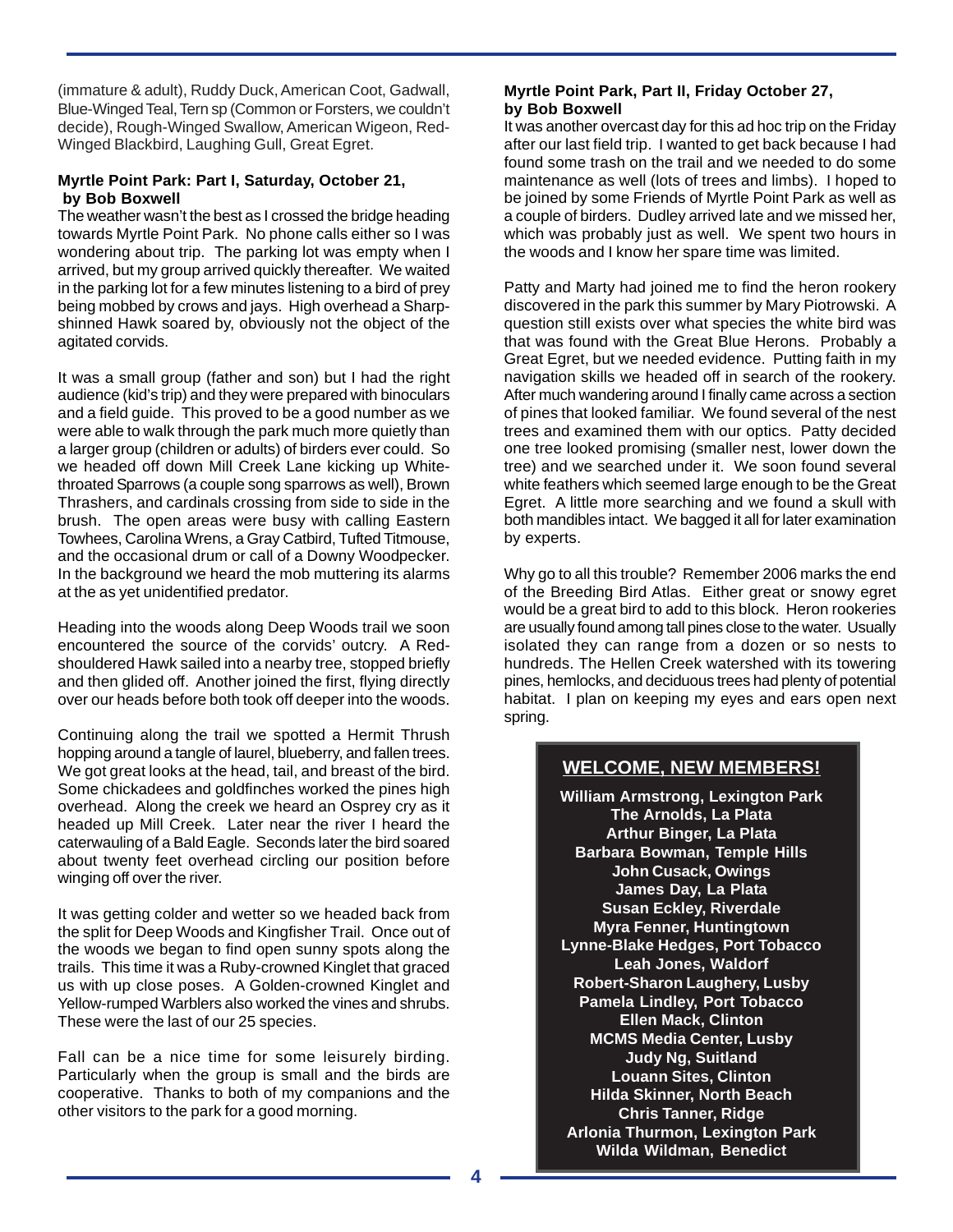## **VOLUNTEERS NEEDED FOR Exercise Continued from page 6 FORT BELVOIR, MARYLAND SIDE, CHRISTMAS BIRD COUNT, DEC. 31** *by Carol Ghebelian*

What better way to spend the last day of the year than counting birds—and also getting the last numbers for those year lists! Come join us as we again survey the Maryland Sector of Virginia's Fort Belvoir count circle. We will be counting from Fort Washington, south to Naval Surface Weapons Center, Indian Head, and environs. The sector includes lots of Potomac River shoreline and its tributaries, as well as woods, fields, and some developed areas. The territory also includes Piscataway National Park, Ferguson Farm, Ruth Swann Park, Chapman State Park, Mattawoman Natural Environment Area, and Mattawoman Wildlands. We always need help, including backyard feeder counters. Reach sector leader, Carol Ghebelian, at 301-753-6754 or ghebelian@comcast.net. And join us for an early New Year's Eve potluck tally rally at the Ghebelians in Indian Head.



January 3—**Wednesday**—7:30 p.m. **Monthly Meeting** Memorial Library, 23250 Hollywood Rd (Rte. 245), Leonardtown, St. Mary's County. **Conservation of Wintering Waterbirds in and Around the Chesapeake Bay** by Doug Forsell, U. S. Fish and Wildlife Service. Mr. Forsell will talk about seabird and waterfowl distribution and population trends, and will explore possible impacts from wind power projects, sand mining of shoals, and gillnet practices. He has studied migratory birds for over 30 years, and has worked in the Chesapeake Bay area since 1990. His primary duties with U. S. Fish and Wildlife Service involve the identification and mitigation of threats to birds and their habitats.

January 20—**Satuday**—8 a.m. to 2 p.m. **Field Trip** Allen's Fresh and Cobb Island, Charles County. **Winter Waterfowl, Woodpeckers, and Sparrows**. Leader: George Jett and Gwen Brewer (301-843-3524, gmjett@comcast.net). A two-thirds day, searching for waterfowl, woodpeckers, and wintering sparrows along the way. Limited to 12 participants. Stops for restrooms and food if necessary. Meet at the La Plata shopping center at the northwest corner of Rte. 301 and Rte. 6. Be prepared for cold and dress warmly. Bring spotting scopes if you have them. Facilities along the way, but no fees.

#### ○○○○○○○○○○○○○○○○○○○○○○○○○○○○○○○○○○○○○○○○○○○○○ ○○○○○○○○○○○○○○○○○○○○○○○ **NEW OR RENEWAL MEMBERSHIP APPLICATION**

- Please enroll me as a member of the Audubon Family and the Southern Maryland Audubon Society. I will receive the chapter newsletter, *The Osprey*, and all my dues will support environmental efforts in Southern Maryland.
- Please enroll me as a member of the National Audubon Society at the Introductory Offer, or renew my National membership. My membership will also include membership in the Southern Maryland Audubon Society. I will receive National's *Audubon* Magazine, the chapter newsletter, *The Osprey*, and support national and local environmental causes. A fraction of my dues will be returned to the local chapter.

| $State$ $\overline{Zip$                                                                                                                                                  |
|--------------------------------------------------------------------------------------------------------------------------------------------------------------------------|
| <b>Chapter-Only Dues</b> (new/renewal)<br>Make check payable to<br><b>Southern Maryland Audubon Society</b><br>$\Box$ Individual/Family __1yr \$20 __2yr \$38 __3yr \$56 |
| Senior/Student 1yr \$15 2yr \$28 3yr \$42                                                                                                                                |
| Individual Lifetime Membership _________ \$500<br>Senior (0ver 62) ________ \$250                                                                                        |

**Mail to: Southern Maryland Audubon Society Attn: Membership P.O.Box 181 Bryans Road, MD 20616**

#### **National Dues, Make check payable to National Audubon Society**

- Introductory Offer 1 year \$20 **Introductory Offer** – 2 year  $$30$  $\Box$  Senior/Student \$15
- **a** Renewal Rate \$35